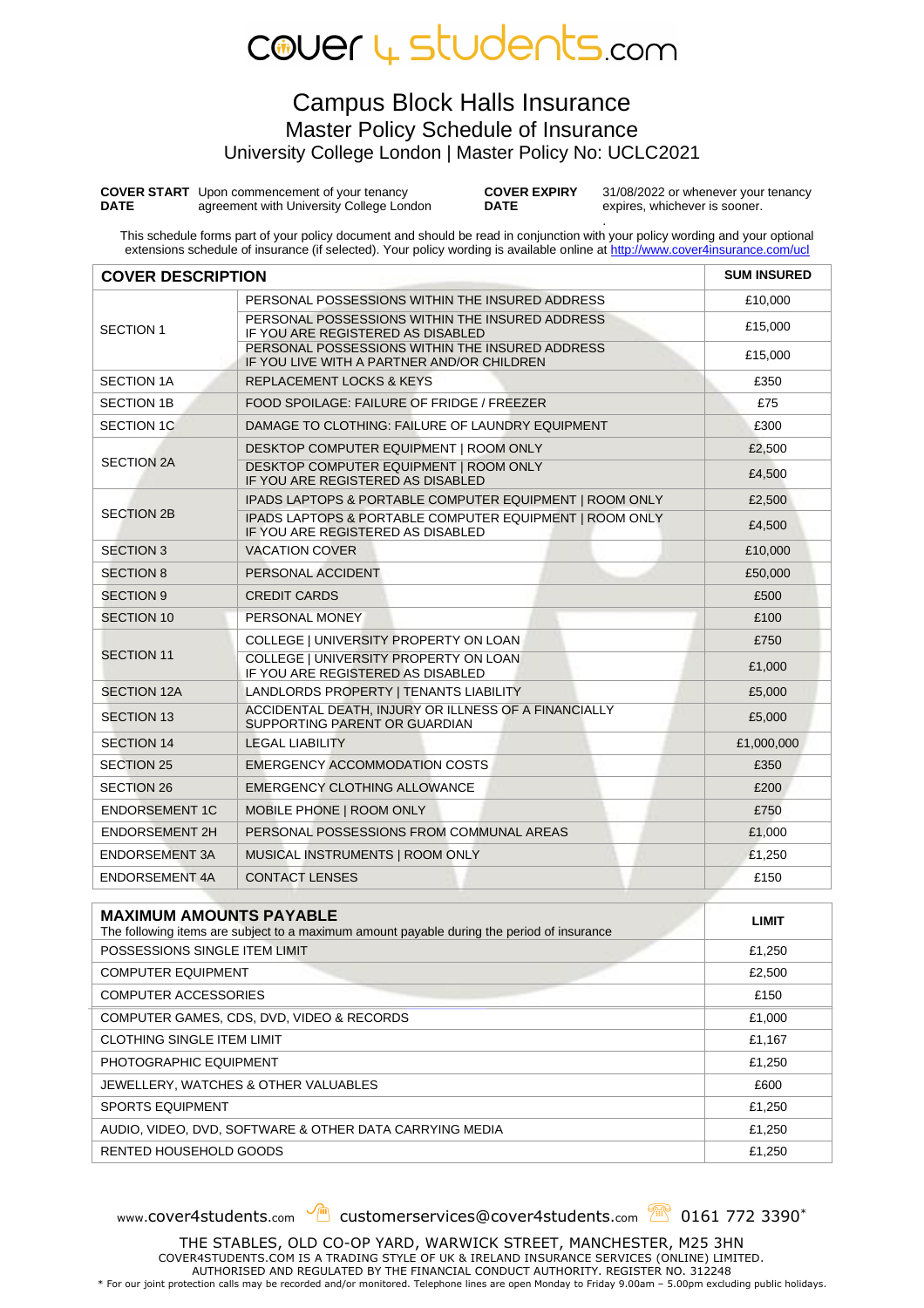# cover 4 students.com

| <b>POLICY EXCESSES</b>                                  | <b>EXCESS</b> |
|---------------------------------------------------------|---------------|
| SECTION 1B – FOOD SPOILAGE: FAILURE OF FRIDGE / FREEZER | £10           |
| SECTION 2B - COMPUTER EQUIPMENT   ROOM ONLY             | £50           |
| ALL OTHER SECTIONS                                      | £25           |

#### **PRINCIPAL EXCLUSIONS**

- The policy excesses.
- Theft from motor vehicles (except where attended during transit at the beginning and end of each term).
- Accidental damage.
- Pedal cycles (unless basic cover is extended).
- Cover outside of the insured accommodation (unless basic cover is extended).

#### **INSURER INFORMATION**

This Campus Block Halls policy has been arranged on behalf of Cover4students.com. Cover4students.com is a trading style of UK & Ireland Insurance Services (Online) Limited. UK & Ireland Insurance Services (Online) Limited is authorised & regulated by the Financial Conduct Authority. Firm Number: 312248. This can be checked by visiting the FCA's website at www.fca.org.uk.

For cover sections 1-5 and 7-27, this insurance is underwritten by Canopius Managing Agents Limited. Canopius Managing Agents Limited is a managing agent at Lloyd's which is authorised by the Prudential Regulation Authority and regulated by the Financial Conduct Authority and the Prudential Regulation Authority, Firm Reference Number 204847. Canopius Managing Agents Limited is registered in England & Wales number 01514453. Registered Office: Gallery 9, One Lime Street, London, EC3M 7HA.

This schedule, together with the policy wording, certifies that insurance has been effected in respect of sections 1-5 and 7-27 between you and the insurer. In return for payment of the premium specified in the schedule, the insurer agrees to insure you in accordance with the terms and conditions in or endorsed on these documents. The insurer has entered into a Binding Authority Contract (reference B6839P08068FAA) with Avid Insurance Services Limited under which the insurer has authorised Avid Insurance Services Limited to sign and issue these documents as its agent.

#### **WHAT ARE YOU INSURED AGAINST?**

Basic cover insures your personal possessions on a new for old basis against theft (whether or not someone physically breaks into your room/flat), fire, burst pipes, storm, vandalism, flood, explosion and lighting.

In the event of a claim, items will be replaced as new, regardless of age or condition (except clothing, linen and rented household goods where a deduction is made for wear and tear).

#### **YOUR DUTY OF CARE**

You must, at all times, take all reasonable steps to prevent accidents, loss and damage. Failure to do so, may affect your right to make a claim.

#### **WHERE ARE YOU INSURED?**

You are covered within your accommodation, or any place of residence at which you are temporarily residing and in direct transit to and from your home address at the beginning and end of each term.

#### **WHEN DOES YOUR COVER START?**

Basic cover commences at the start of your tenancy agreement with University College London for personal possessions (or when your proposal is accepted, if later, for optional extensions) and expires on the 31/08/2022 or whenever your tenancy expires, whichever is sooner. You will then be responsible for arranging your own insurance cover.



#### **HOW TO APPLY FOR OPTIONAL EXTENSIONS**

#### **BUY SECURELY ONLINE:** <http://www.cover4insurance.com/ucl>

Scan the QR Code to go to the University College London accommodation page. Register your details, view & download the full policy wording, and extend the basic cover.

**PHONE US: 0161 772 3390\***

#### **HOW TO CLAIM**

For advice on how to make a claim and to download a claim form please visit our website.

ONLINE: <http://www.cover4insurance.com/ucl>

PHONE US: **0161 974 1101\***

EMAIL[: claims@cover4students.com](mailto:claims@cover4students.com)

www.cover4students.com customerservices@cover4students.com 2 0161 772 3390\*

THE STABLES, OLD CO-OP YARD, WARWICK STREET, MANCHESTER, M25 3HN COVER4STUDENTS.COM IS A TRADING STYLE OF UK & IRELAND INSURANCE SERVICES (ONLINE) LIMITED. AUTHORISED AND REGULATED BY THE FINANCIAL CONDUCT AUTHORITY. REGISTER NO. 312248 \* For our joint protection calls may be recorded and/or monitored. Telephone lines are open Monday to Friday 9.00am – 5.00pm excluding public holidays.